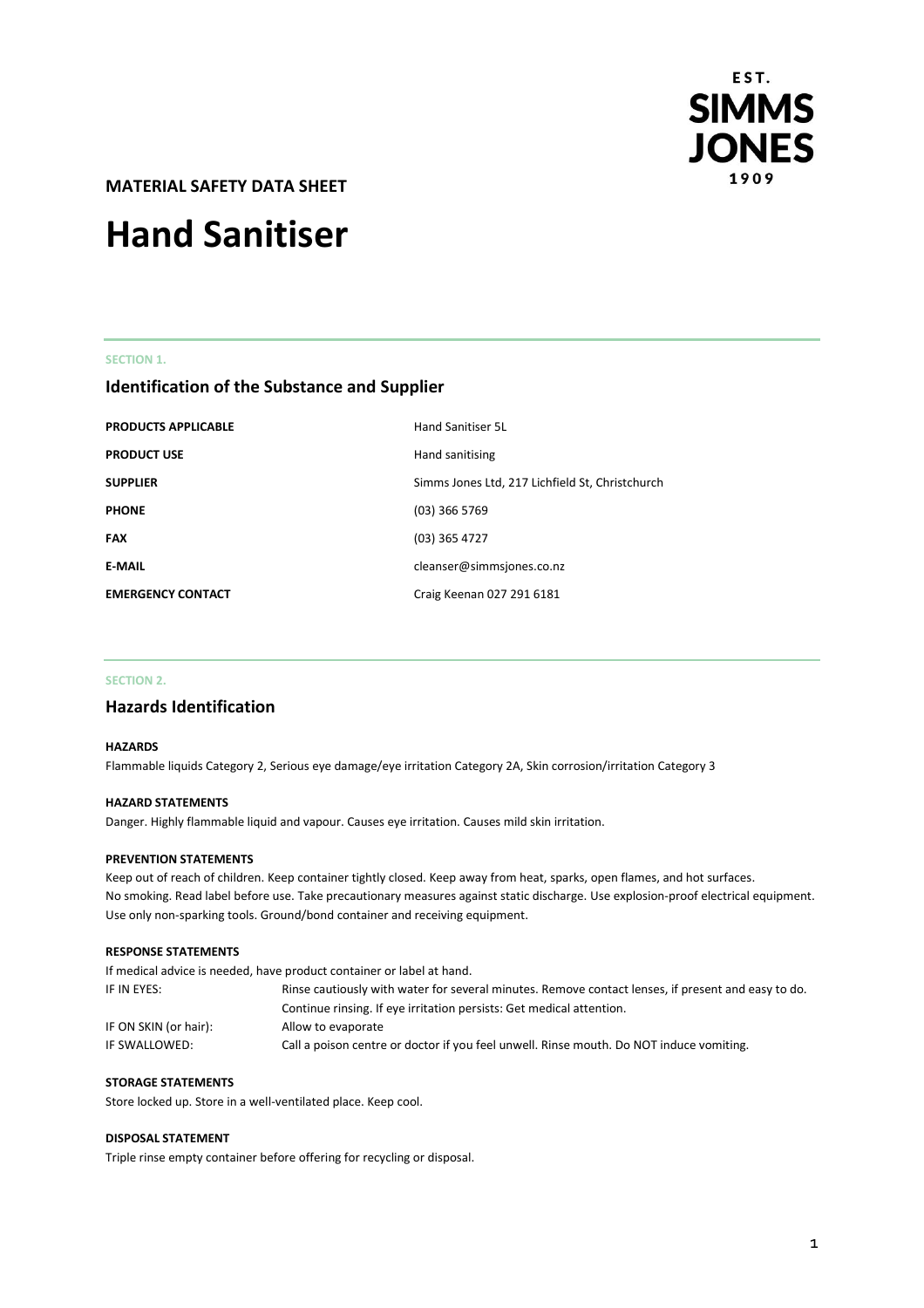# **SECTION 3.**

# **Composition and Information on Ingredients**

| <b>INGREDIENT</b> | <b>PROPORTION</b> | <b>CAS NUMBER</b> |
|-------------------|-------------------|-------------------|
| Isopropyl Alcohol | 77% v/v           | 67-63-0           |

|  |  | CTION |  |
|--|--|-------|--|
|  |  |       |  |

# **First Aid Measures**

| IF IN EYES:           | Rinse cautiously with water for several minutes. Remove contact lenses, if present and easy to do.<br>Continue rinsing. If eye irritation persists: Get medical attention. |
|-----------------------|----------------------------------------------------------------------------------------------------------------------------------------------------------------------------|
| IF ON SKIN (or hair): | Allow to evaporate.                                                                                                                                                        |
| IF SWALLOWED:         | Call a poison centre or doctor if you feel unwell. Rinse mouth. Do NOT induce vomiting.                                                                                    |

# **SECTION 5.**

# **Fire-Fighting Measures**

| <b>EXTINGUISHING MEDIA</b>      | Foam, carbon dioxide, dry powder, or water spray                           |
|---------------------------------|----------------------------------------------------------------------------|
| <b>COMBUSTION PRODUCTS</b>      | Carbon dioxide and water                                                   |
| <b>FIRE-FIGHTING PROCEDURES</b> | Use a flame-retardant coat, helmet with face shield, gloves, rubber boots, |
|                                 | and a self-contained breathing apparatus.                                  |

# **SECTION 6.**

# **Accidental Release Measures**

| <b>EMERGENCY PROCEDURES</b>      | Remove all ignition sources                                         |
|----------------------------------|---------------------------------------------------------------------|
| <b>ENVIRONMENTAL PRECAUTIONS</b> | No special precautions required                                     |
| <b>SPILL CONTROL</b>             | Ventilate area. Remove ignition sources. Wear protective equipment. |
|                                  | Apply sand or inert absorbent material. Sweep up and dispose.       |

#### **SECTION 7.**

# **Handling and Storage**

## **HANDLING PRECAUTIONS**

Keep out of reach of children. Keep container tightly closed. Keep away from heat, sparks, open flames, and hot surfaces. No smoking. Read label before use. Take precautionary measures against static discharge. Use explosion-proof electrical equipment. Use only non-sparking tools.

#### **STORAGE**

Store locked up. Store in a well-ventilated place. Keep cool.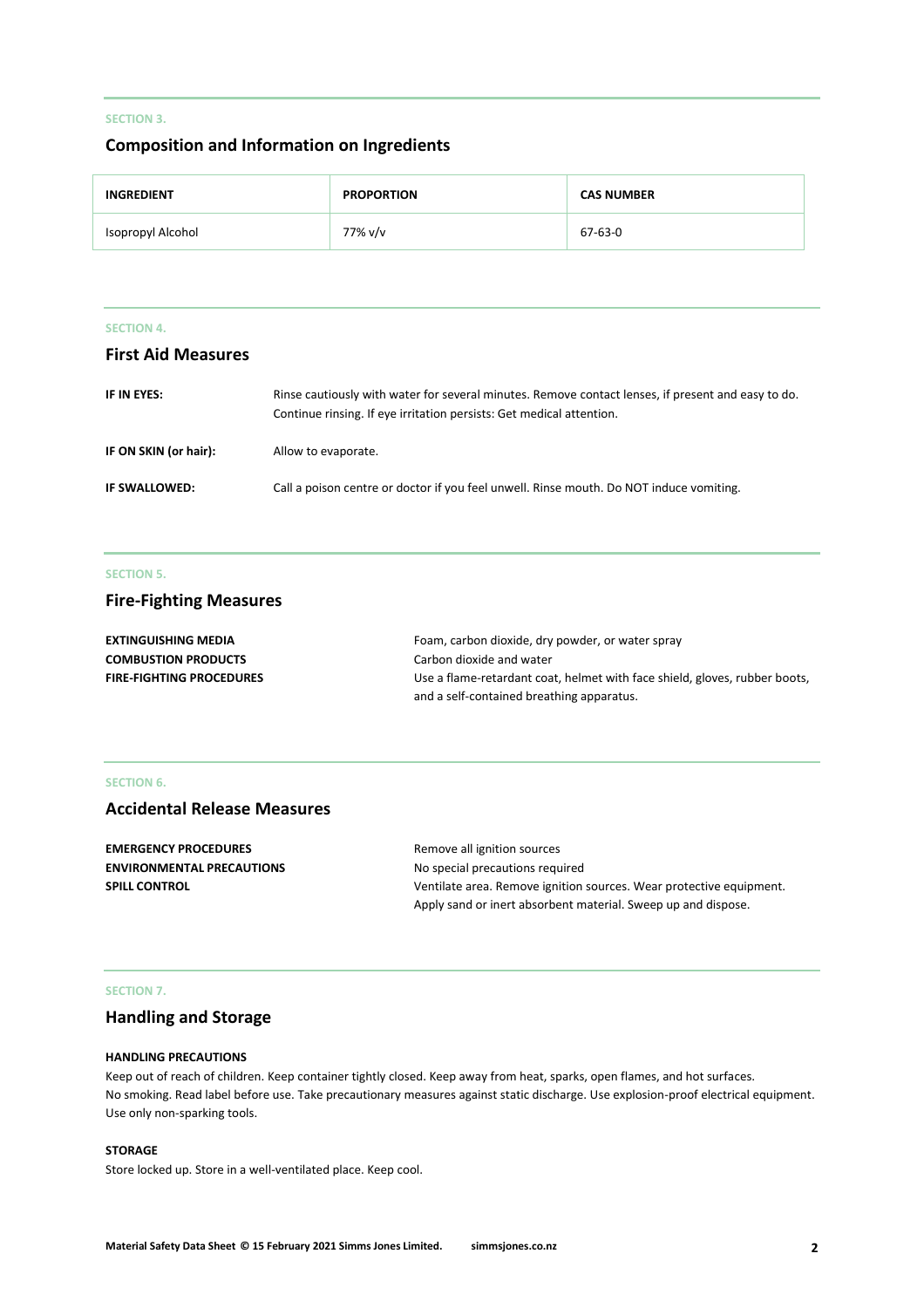# **SECTION 8.**

# **Exposure Controls/Personal Protection**

**PROTECTIVE GLOVES** Not Applicable **EYE PROTECTION** Not Applicable

**EXPOSURE LIMITS** 8 h TWA = 490 mg/m<sup>3</sup> Isopropyl Alcohol 15 min STEL = 980 mg/m<sup>3</sup> Isopropyl Alcohol **ENGINEERING CONTROLS** Ensure ventilation is adequate **RESPIRATORY PROTECTION** Full-face-piece positive-pressure air-supplied respirator

# **SECTION 9.**

# **Physical and Chemical Properties**

| APPEARANCE                              | Green g   |
|-----------------------------------------|-----------|
| <b>ODOUR</b>                            | Mild ald  |
| <b>ODOUR THRESHOLD</b>                  | Not Ava   |
| pН                                      | Not App   |
| MELTING POINT/FREEZING POINT            | $-88.59C$ |
| <b>INITIAL BOILING POINT</b>            | 82ºC      |
| <b>FLASH POINT</b>                      | 12ºC (c   |
| <b>FLAMMABILITY</b>                     | Flamma    |
| LOWER FLAMMABILITY LIMIT                | 2% by v   |
| <b>UPPER FLAMMABILITY LIMIT</b>         | 12.7% b   |
| <b>VAPOUR PRESSURE</b>                  | Not Det   |
| <b>VAPOUR DENSITY</b>                   | 2.1       |
| <b>RELATIVE DENSITY</b>                 | $0.86$ at |
| <b>SOLUBILITY</b>                       | Comple    |
| PARTITION CO-EFFICIENT: n-OCTANOL/WATER | Not Det   |
| <b>AUTO-IGNITION TEMPERATURE</b>        | 399ºC     |
| <b>DECOMPOSITION TEMPERATURE</b>        | Not Det   |
| KINEMATIC VISCOSITY                     | Not Det   |
|                                         |           |

**Green gel Mild alcohol Not Available Not Applicable** 12ºC (closed cup) **Flammable** 2% by volume 12.7% by volume **Not Determined RELATIVE DENSITY** 0.86 at 20ºC Completely miscible with water **Not Determined Not Determined Not Determined** 

# **SECTION 10.**

# **Stability and Reactivity**

**REACTIVITY REACTIVITY Reacts** with strong oxidisers and peroxides

HAZARDOUS DECOMPOSITION PRODUCTS Oxides of carbon

**STORAGE CONDITIONS** Store locked up. Store in a well-ventilated place. Keep cool. **INCOMPATIBLE SUBSTANCES** Strong oxidisers, peroxides, acids, acetylene, chlorinr, ethylene oxide, sulphuric acid, isocyanates, and aluminium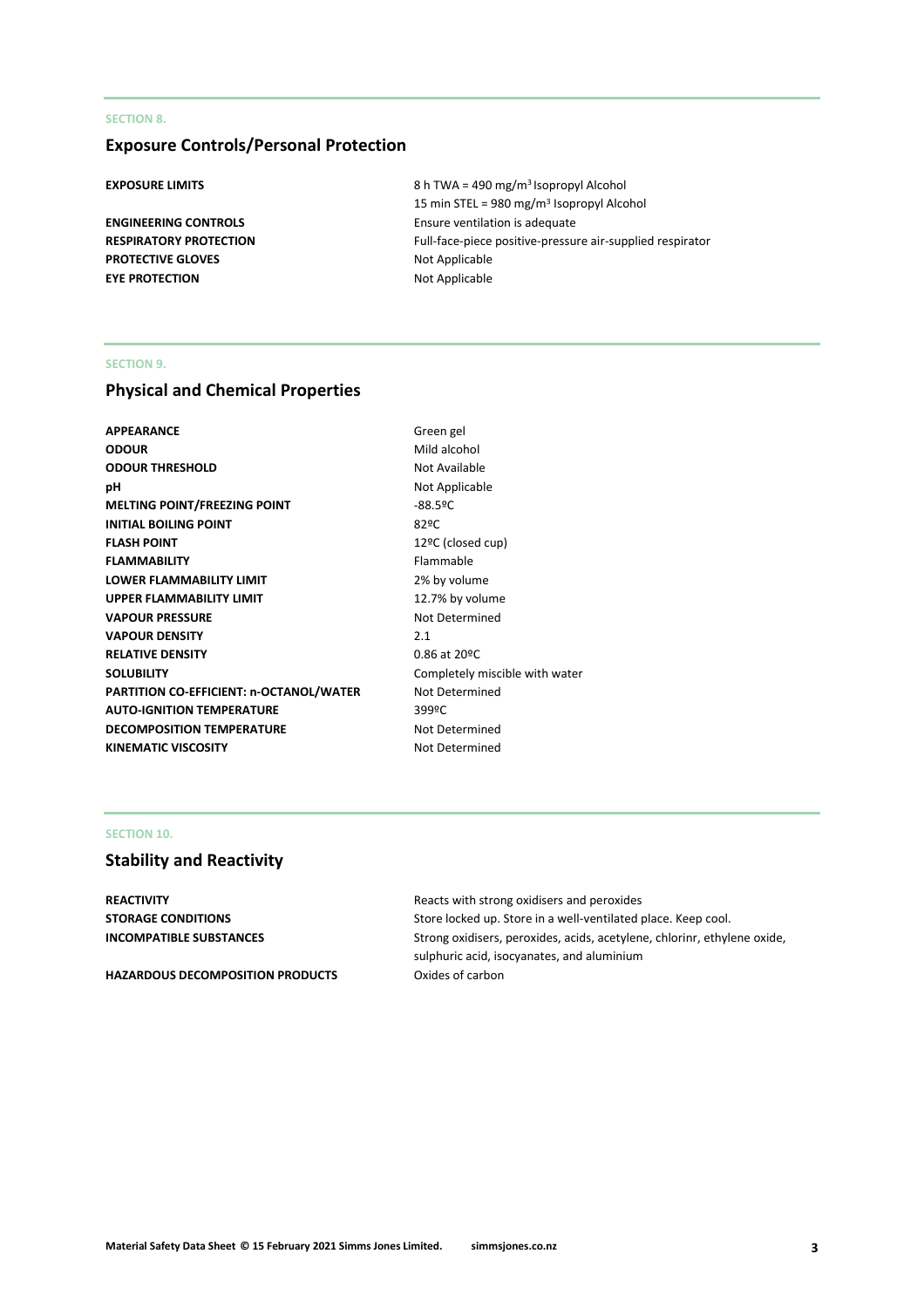# **SECTION 11.**

# **Toxicological Information**

| <b>ACUTE TOXICITY</b>                                                                                     | May cause nausea, stomach pain, and vomiting                                                                          |
|-----------------------------------------------------------------------------------------------------------|-----------------------------------------------------------------------------------------------------------------------|
| <b>SKIN CORROSION/IRRITATION</b>                                                                          | Causes mild skin irritation                                                                                           |
| <b>SERIOUS EYE DAMAGE/IRRITATION</b>                                                                      | Causes serious eye irritation                                                                                         |
| RESPIRATORY OR SKIN SENSITISATION                                                                         | No sensitisation                                                                                                      |
| <b>GERM CELL MUTAGENICITY</b>                                                                             | No data available                                                                                                     |
| <b>CARCINOGENICITY</b>                                                                                    | Not carcinogenic                                                                                                      |
| <b>REPRODUCTIVE TOXICITY</b>                                                                              | No reproductive toxicity                                                                                              |
| SPECIFIC TARGET ORGAN TOXICITY                                                                            |                                                                                                                       |
| <b>-SINGLE EXPOSURE</b>                                                                                   | Respiratory tract irritation                                                                                          |
| -REPEATED EXPOSURE                                                                                        | No specific organ toxicity                                                                                            |
| <b>ASPIRATION HAZARD</b>                                                                                  | May be harmful if swallowed and enters airways                                                                        |
|                                                                                                           |                                                                                                                       |
| ISOPROPYL ALCOHOL TOXICITY                                                                                |                                                                                                                       |
| ORAL                                                                                                      |                                                                                                                       |
| STUDY: Mouse, LD <sub>50</sub>                                                                            |                                                                                                                       |
| VALUE: 3600 mg/kg                                                                                         |                                                                                                                       |
| SOURCE: HYSAAV. (V/O Mezhdunarodnaya Kniga, 113095 Moscow, USSR) V.1- 1936- (43(1), 8, 1978). [RTECS]     |                                                                                                                       |
| SKIN IRRITATION                                                                                           |                                                                                                                       |
| <b>SPECIES: Rabbit</b>                                                                                    |                                                                                                                       |
| RESULT: Mild                                                                                              |                                                                                                                       |
| REFERENCE SOURCE: National Technical Information Service. (Springfield, VA 22161). (AD-A106-944). [RTECS] |                                                                                                                       |
| <b>EYE IRRITATION</b>                                                                                     |                                                                                                                       |
| <b>SPECIES: Rabbit</b>                                                                                    |                                                                                                                       |
| RESULT: Mild. Graded 4 on scale of 1-10 (10 being the most severe) after 24 hrs.                          |                                                                                                                       |
|                                                                                                           | REFERENCE SOURCE: Grant, W.M. Toxicology of the Eye. 3rd ed. Springfield, IL: Charles C. Thomas Publisher, 1986. 539] |
|                                                                                                           |                                                                                                                       |

### **SECTION 12.**

# **Ecological Information**

**BIODEGRADABILITY** Rapidly Degradable **BIOACCUMULATIVE POTENTIAL** Not Bioaccumulative **MOBILITY IN SOIL** MOBILITY IN SOIL

# **ECOTOXICITY**

STUDY: Western mosquitofish (Gambusia affinis), 96 h, LC<sub>50</sub> VALUE: >1400 mg/L

STUDY: Water flea (Daphnia magna), 24 h, LC<sub>50</sub> VALUE: 10,000 mg/L

# **SECTION 13.**

# **Disposal Considerations**

**DISPOSAL** DISPOSAL **EXECUTE:** Triple rinse empty container before offering for recycling or disposal.